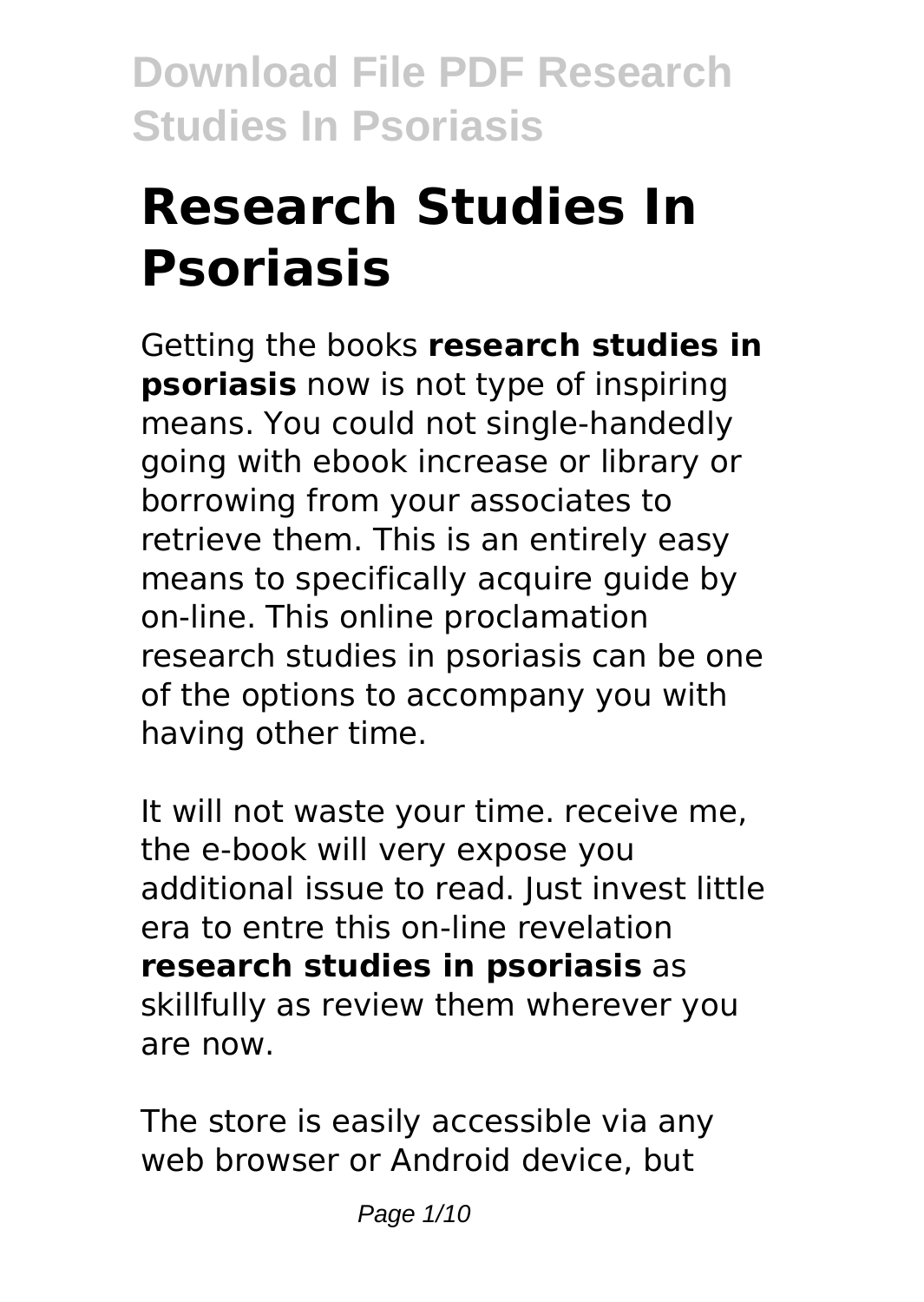you'll need to create a Google Play account and register a credit card before you can download anything. Your card won't be charged, but you might find it off-putting.

#### **Research Studies In Psoriasis**

Typically pustular psoriasis affects the palms of the hands and the soles of the feet. A precursor to plaque psoriasis is guttate psoriasis. It is usually temporary and can affect the trunk, arms, legs and face. Erythrodermic psoriasis is a rare but severe flare that usually affects the whole body. In general psoriasis is. A lifelong or ...

### **Research Trials - Psoriasis**

Clinical Trials Today's researchers are hard at work trying to identify the next psoriasis and psoriatic arthritis breakthroughs. These efforts will lead to new safe and effective treatment options and - it is our hope that in the not too distant future - a cure.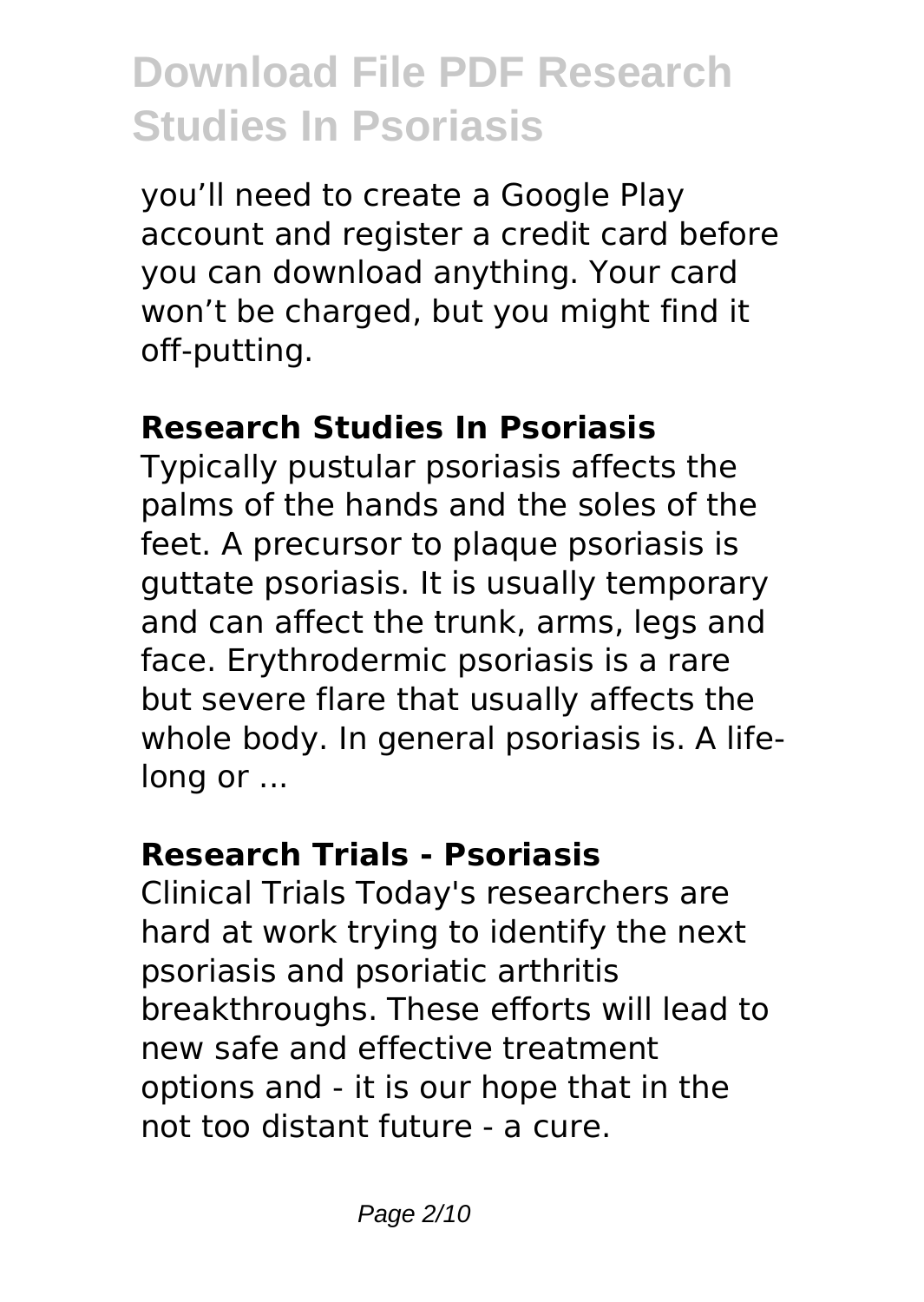### **Clinical Trials Homepage | National Psoriasis Foundation**

Plaque psoriasis may be an ideal model disease to explore potential therapeutic effects of immunosuppressive agents, given the easy accessibility of inflammatory lesions. In this study, the applicability of a systems dermatology approach is investigated in order to better assess the efficacy of psoriasis treatments at an early clinical stage.

#### **Clinical Trial Finder - Psoriasis Foundation**

The drug ustekinumab (Stelara) has been used to treat psoriasis since 2009. It blocks two proteins related to inflammation: interleukin-12 (IL-12) and interleukin-23 (IL-23). But recent studies...

### **14 Hot Trends in Psoriasis Research Studies**

New Clinical Trials for Psoriasis. Although psoriasis has been acknowledged far back in history, its cause is not 100%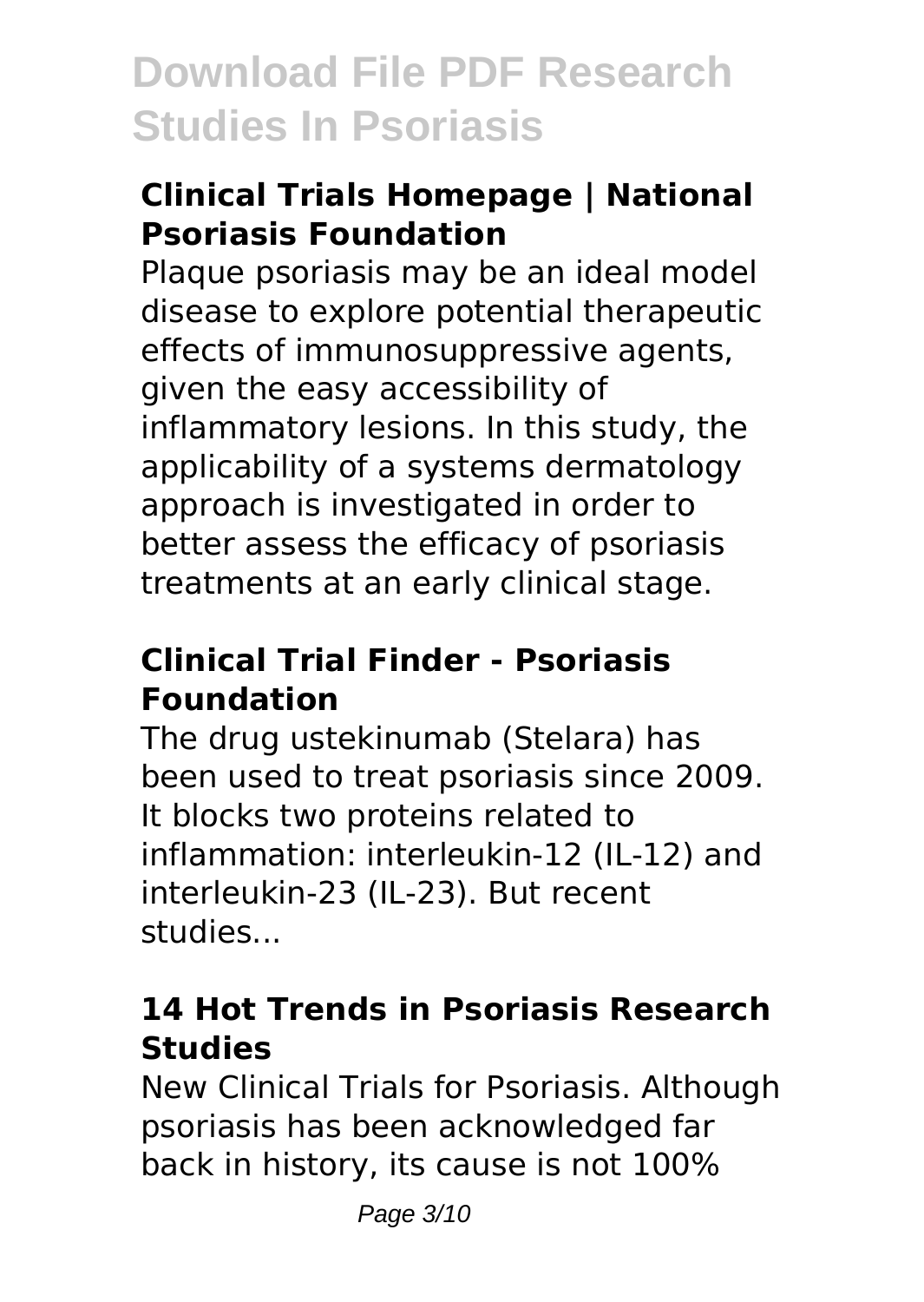understood. In moderate to severe cases psoriasis can greatly lower the patient's quality of life. They may not be able to participate in sports, or work in certain industries due to their psoriasis.

#### **Find a Psoriasis Clinical Trial Near You | Clinical Trials GPS**

The mission of the National Psoriasis Foundation (NPF) is to drive efforts to cure psoriatic disease and improve the lives of those affected.That's why the primary focus of the NPF is to increase and support research to end these devastating diseases. We have committed more than \$11 million to psoriatic disease research since our inception.

#### **Psoriasis Research and Psoriatic Arthritis Research ...**

Clinical trials play an important role in the development of new treatments for psoriasis and psoriatic arthritis. The findings from clinical trials are submitted to the FDA to review and determine if a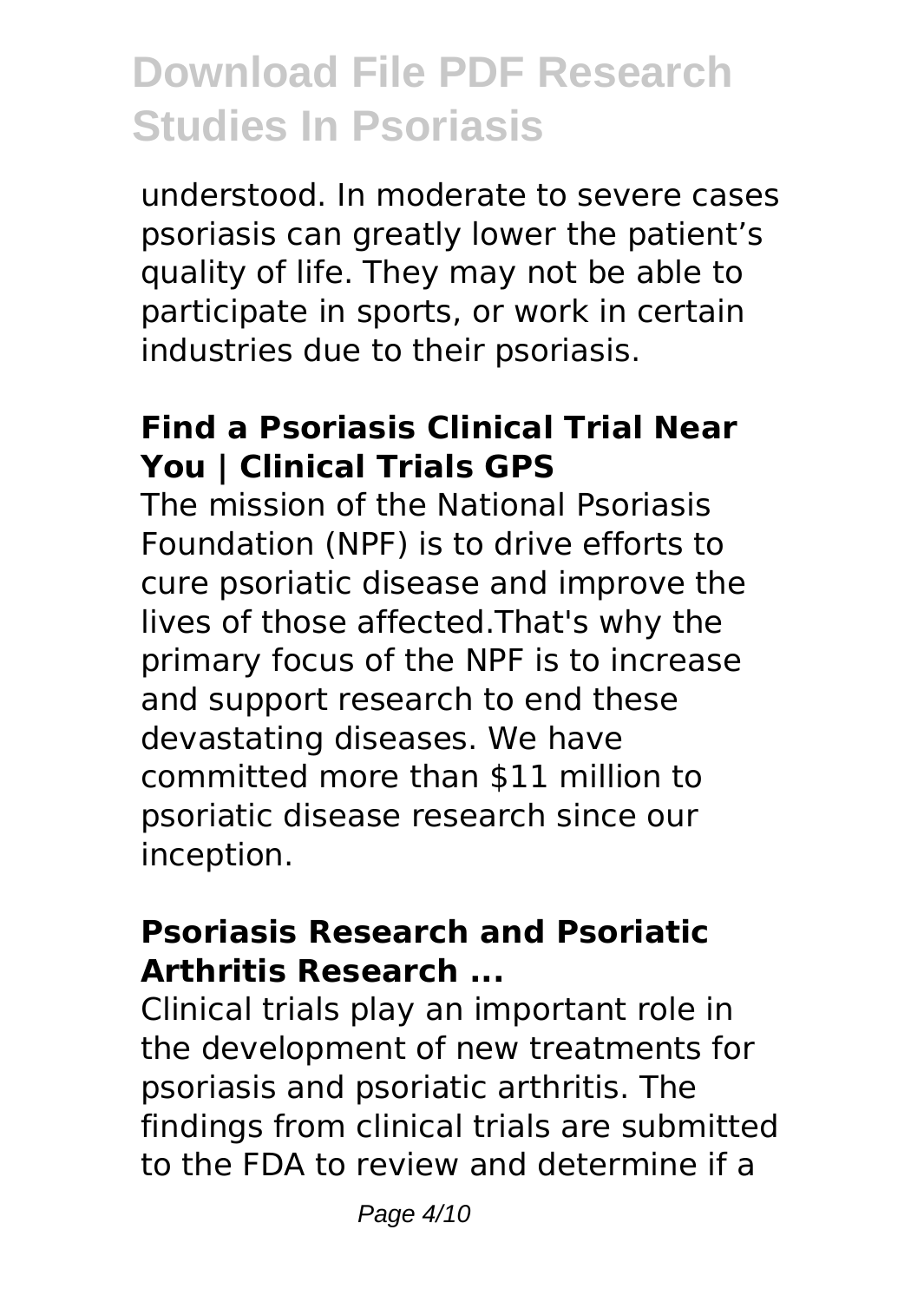new treatment will be approved to go to market.

#### **Clinical Trials 101 | National Psoriasis Foundation**

The Psoriatic Disease Research Ambassadors (PDRA) are a nationwide group of specifically trained psoriatic disease patients who will help advance NPF's patient-centered research initiatives. Research Ambassadors (RAs) receive special training and education and provide ongoing guidance for patient-centered research.

#### **The p is silent, but we are not! | National Psoriasis ...**

Promising new directions in psoriasis research. Psoriasis updates from the 76th annual meeting of the American Academy of Dermatology. In 2017, NPF awarded a Discovery Grant to the University of Utah's Aaron Secrest, M.D., Ph.D., to study the symptoms most responsible for psoriatic disease burden. As a result, Secrest's graduate student,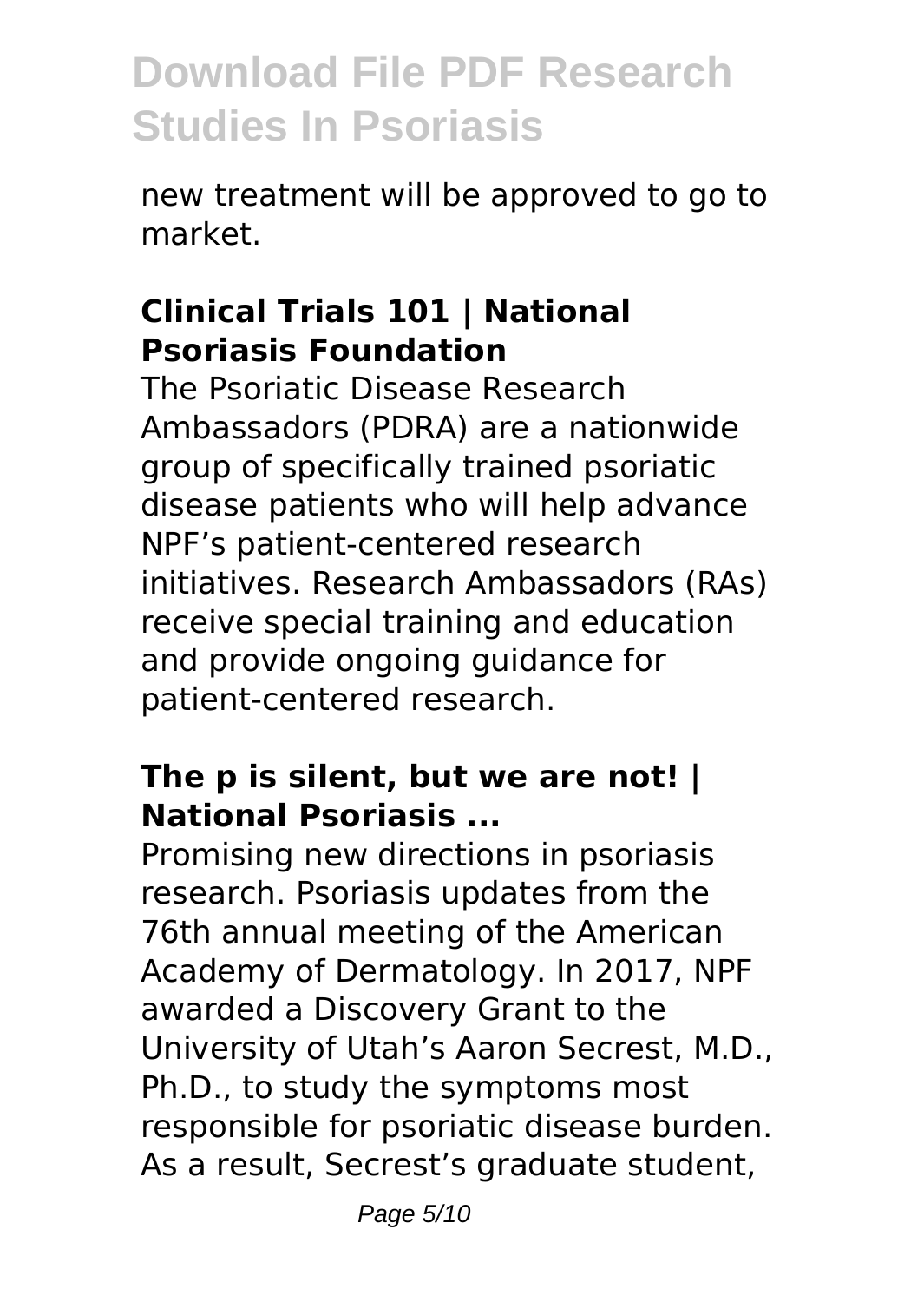LaVar Edwards, received an invite to NPF's second annual Research Trainee Symposium.

### **Promising new directions in psoriasis research | National ...**

Psoriasis research. Learn about psoriasis medication as well as the effect of smoking, diet and genetics on psoriasis symptoms. Read about new treatment strategies for skin disorders.

#### **Psoriasis News -- ScienceDaily**

Study Description: Psoriasis is a Th17 linked inflammatory disease and we find that the vitamin B3 analogue nicotinamide riboside (NR) blunts Th1 and Th17 activation in ex-vivo na (SqrRoot) ve and differentiated T cells from control and psoriasis subjects. These findings supported the proposal of the following hypothesis.

### **Psoriasis and Psoriatic Disorders Clinical Trials**

Studies indicate that the cannabinoids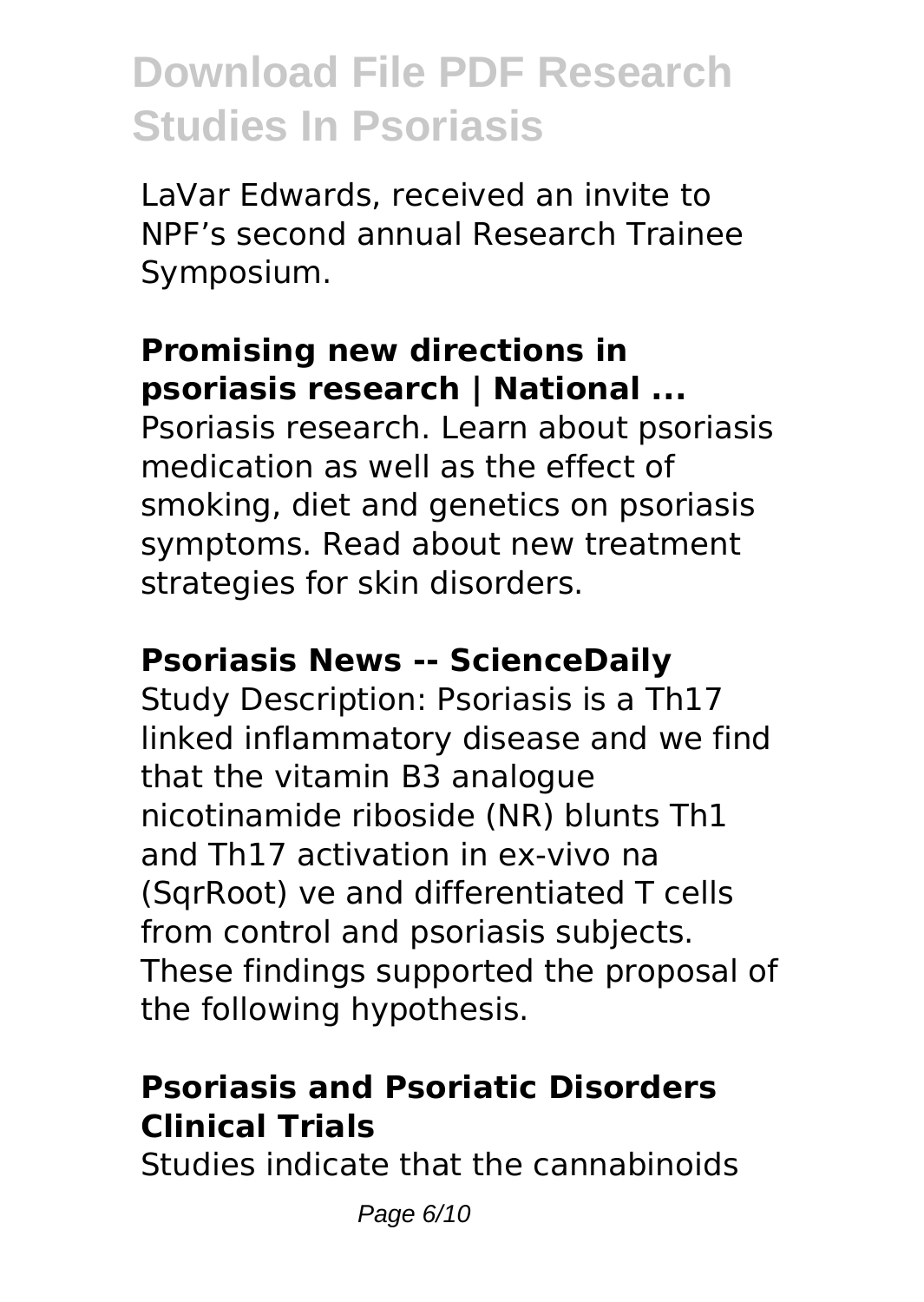found within cannabis can help manage psoriasis through their interaction with the endocannabinoid system. When the endocannabinoid system is disrupted, it can lead to the development of autoimmune diseases like psoriasis.

#### **Psoriasis: Cannabinoids and CBD Research Overview - ECHO ...**

So far, research on diet and psoriasis is limited. Still, some small studies have provided clues into how food may affect the disease. As far back as 1969, scientists looked into a potential...

#### **Psoriasis Diet: Food Tips to Help Treat Psoriasis**

The University of Michigan Psoriasis Genetics Research Program is studying psoriasis (a common inflammatory skin disease) and psoriatic arthritis (a related degenerative musculoskeletal condition).

### **Psoriasis/Psoriatic Arthritis Clinical Studies ...**

Page 7/10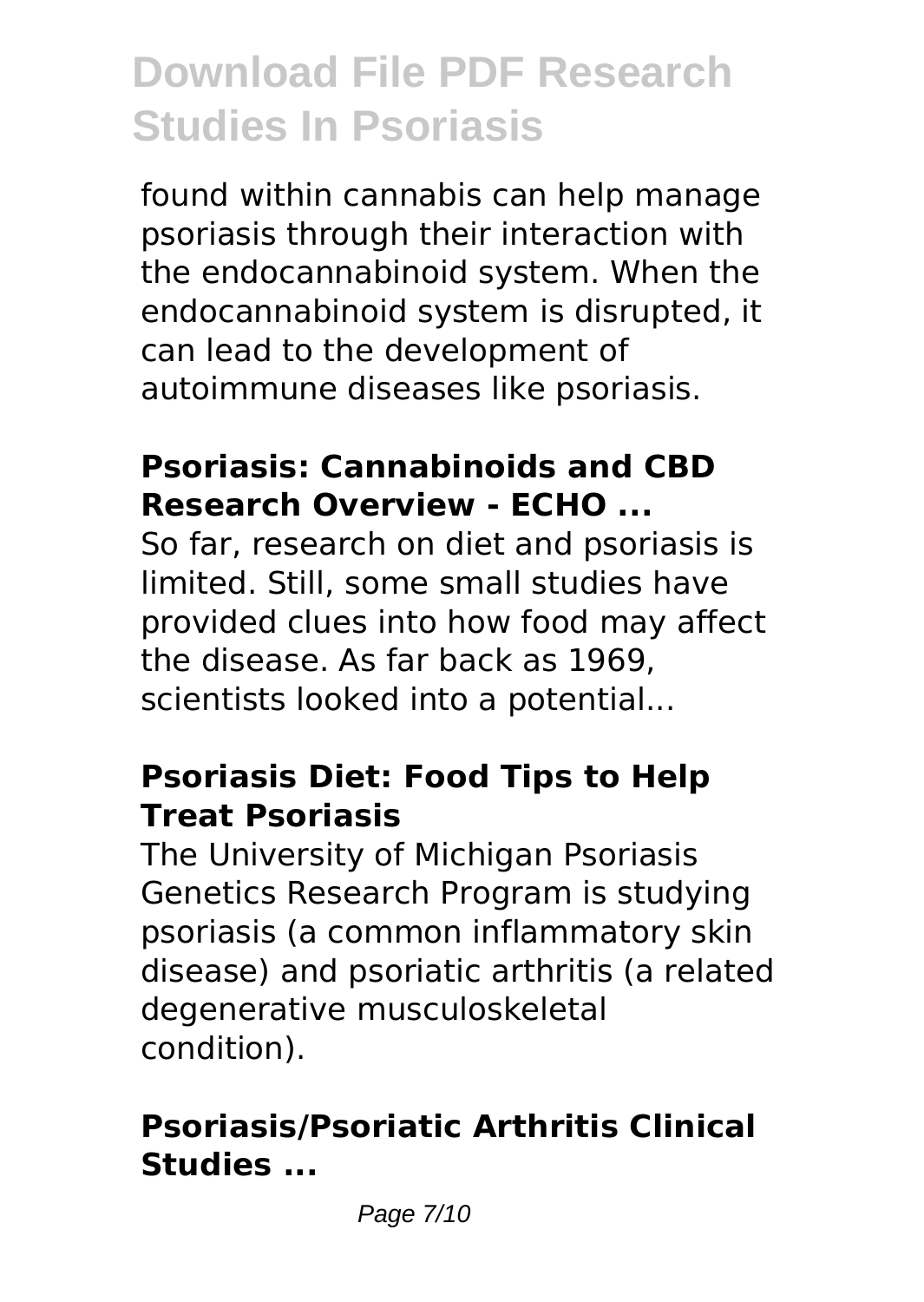This Study is Done in Patients With Plaque Psoriasis and Tests How Well They Tolerate BI 730357 and How Effective it is The safety and scientific validity of this study is the responsibility of the study sponsor and investigators. Listing a study does not mean it has been evaluated by the U.S. Federal Government.

### **This Study is Done in Patients With Plaque Psoriasis and ...**

A Study of Ixekizumab (LY2439821) Compared to Guselkumab in Participants With Moderate-to-Severe Plaque Psoriasis Study Purpose The purpose of this study is to compare the efficacy and safety of ixekizumab to guselkumab in participants with moderate-to-severe plaque psoriasis.

### **A Study of Ixekizumab (LY2439821 ... - Psoriasis Foundation**

Clinical trials. Explore Mayo Clinic studies testing new treatments, interventions and tests as a means to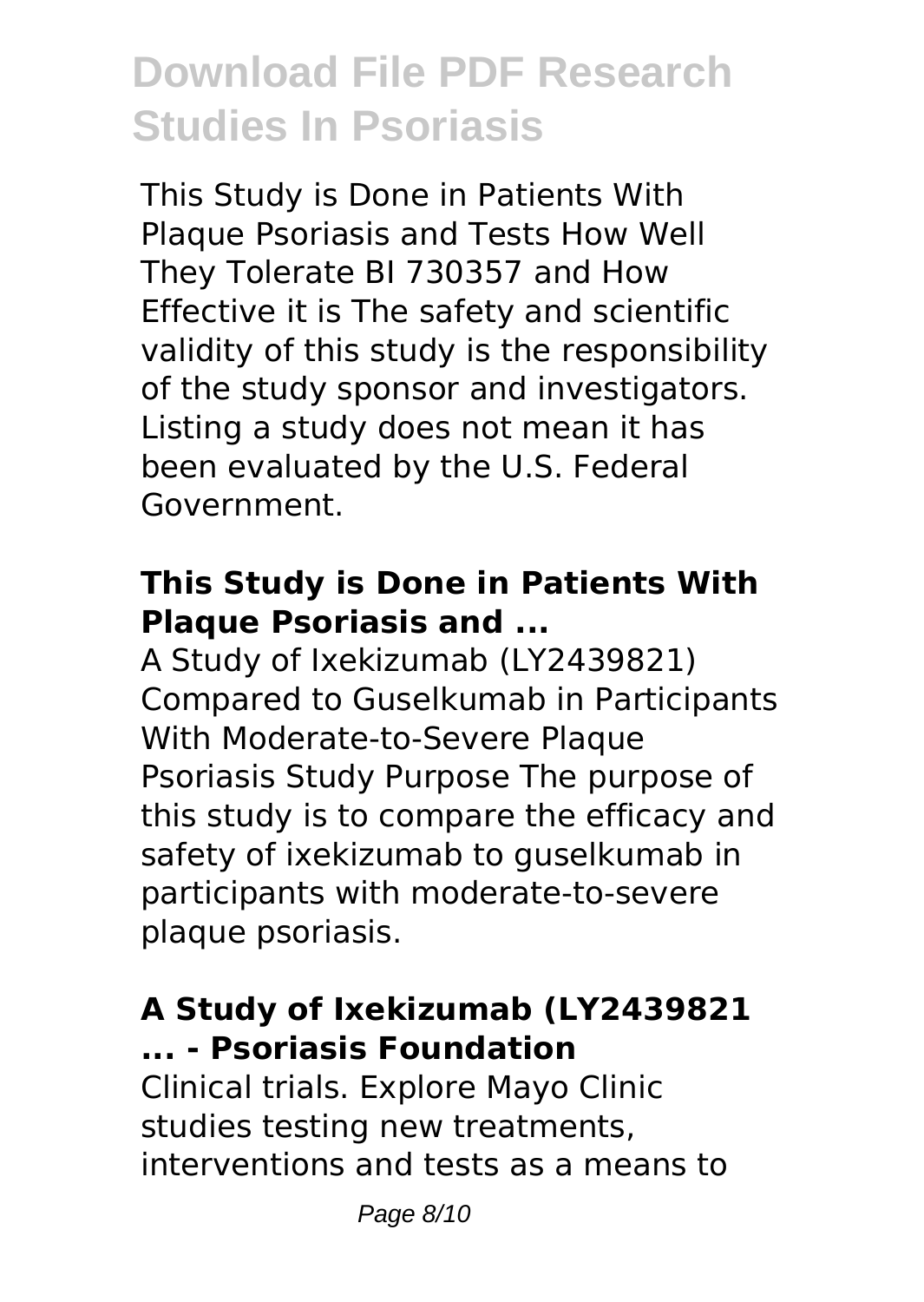prevent, detect, treat or manage this disease. Lifestyle and home remedies. Try these self-care measures to better manage your psoriasis and feel your best: Take daily baths. Bathing daily helps remove scales and calm inflamed skin.

#### **Psoriasis - Diagnosis and treatment - Mayo Clinic**

Research in psoriasis doesn't always make headlines -- or win funding -- like discoveries in cancer or heart disease. And studies are hamstrung by the one-ofa-kind nature of your skin. Unlike many...

#### **The Best New Medications & Treatments for Psoriasis**

Psoriasis: Research Studies. Primary tabs. Overview; Locations; Providers; Research Studies (active tab) Be an Informed Participant. Before deciding to participate in a research study, take time to learn about clinical research, how it's conducted and your rights as a